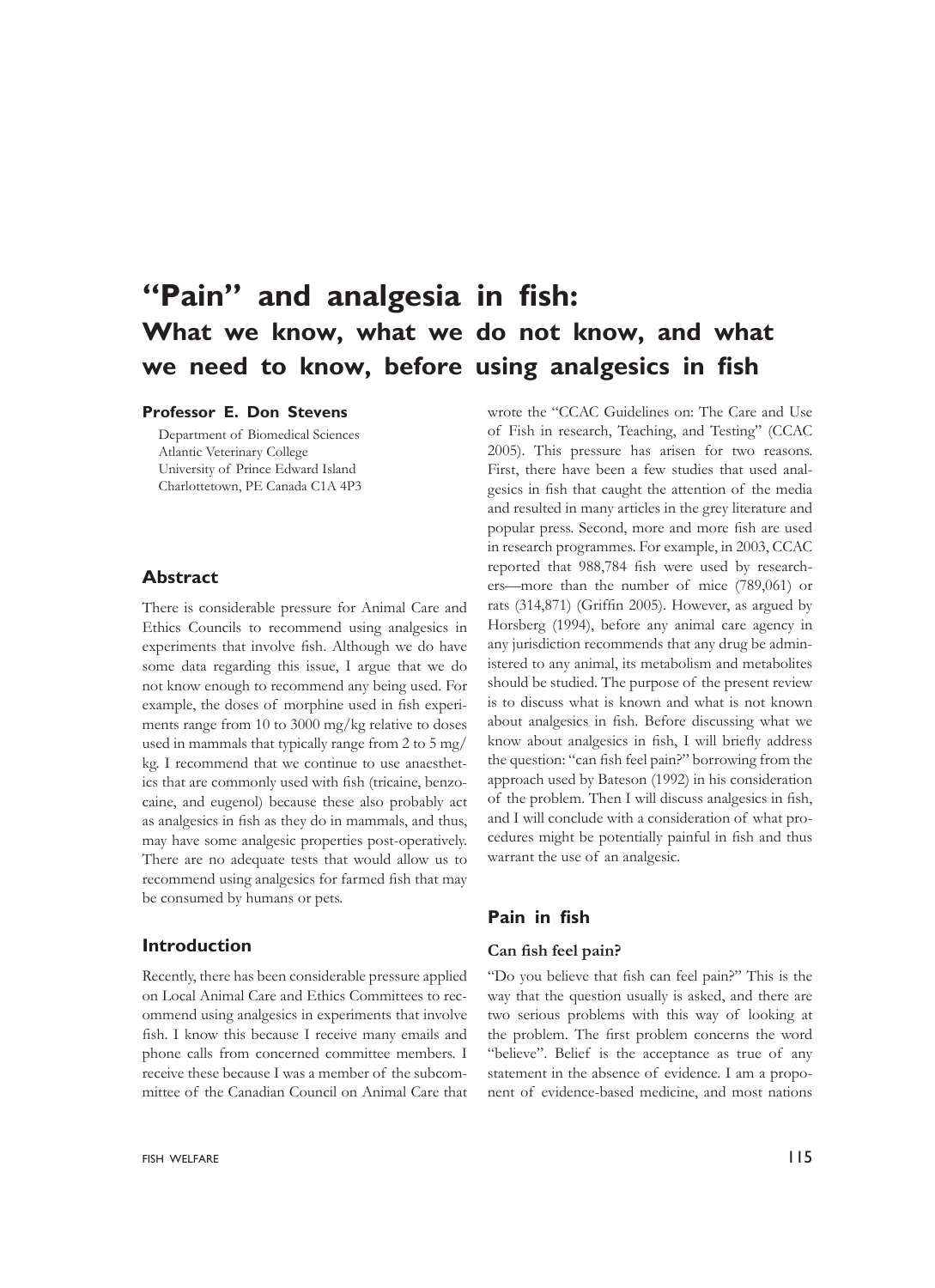have legislation that requires that there be evidence concerning efficacy of drugs before their approval for use in humans or in animals. The second problem concerns the word "feel". This word is used because of the way that pain is defined by the International Association for the Study of Pain (IASP). They define pain as "An unpleasant sensory and emotional experience associated with actual or potential tissue damage, or described in terms of such damage]. Note: The inability to communicate verbally does not negate the possibility that an individual is experiencing pain and is in need of appropriate pain-relieving treatment. Pain is always subjective. Each individual learns the application of the word through experiences related to injury in early life. Biologists recognise that those stimuli which cause pain are liable to damage tissue. Accordingly, pain is that experience we associate with actual or potential tissue damage. It is unquestionably a sensation in a part or parts of the body, but it is also always unpleasant and therefore also an emotional experience."

"Experiences which resemble pain but are not unpleasant, e.g., pricking, should not be called pain. Unpleasant abnormal experiences (dysesthesias) may also be pain but are not necessarily so because, subjectively, they may not have the usual sensory qualities of pain". They go on to state that "Many people report pain in the absence of tissue damage or any likely pathophysiological cause; usually this happens for psychological reasons. There is usually no way to distinguish their experience from that due to tissue damage if we take the subjective report. If they regard their experience as pain and if they report it in the same ways as pain caused by tissue damage, it should be accepted as pain. This definition avoids tying pain to the stimulus. Activity induced in the nociceptor and nociceptive pathways by a noxious stimulus is not pain, which is always a psychological state, even though we may well appreciate that pain most often has a proximate physical cause." (IASP 2008). A noxious stimulus is one that is damaging to normal tissues, or potentially damaging and a nociceptor is a receptor preferentially sensitive to a noxious stimulus or to a stimulus that would become noxious if prolonged. Given this definition of pain, it is very difficult to answer the question "do fish feel pain?".

This difficulty in dealing with the question has prompted a number of articles in the popular press. Some examples of these are: "Fish 'capable of

experiencing pain' (Randerson 2003); "Do fish feel pain? (Gregory 1999). Others have pointed out difficulties with some of the studies—for example faults in Sneddon's study are presented in "A critique of the paper 'Do fish have nociceptors: evidence for the evolution of a vertebrate sensory system' (Rose 2008). Consequently, those of us working in this area of pain in non-human animals have devised working definitions that are different from those given by IASP.

The definition that we use in our laboratory, and that adopted by the CCAC, is "Pain is a response to a noxious stimulus that results in a change in behaviour or physiology of the fish, AND, the same noxious stimulus would be painful to humans". The important notion in this definition is that both criteria must be met. That is, first, there must be a reliable change in behaviour or physiology that we can use to measure the response to the application of a noxious stimulus. And, second, the same stimulus would be painful to humans. In summary, in my view we want to avoid using the words "feel" and "pain" in the same sentence when looking at this problem in fish. We need to focus on repeatable and measurable responses to specific stimuli with explicit properties. It also is important to appreciate that very few of the papers on this topic actually contain any original data, most are hand-waving speculation—a search will reveal that for every paper with original data, there are 100 papers that are reviews of this minute amount of data. What is needed is data, not speculation. I especially like the view expressed by Derbyshire (2003) on this issue: "We may feel sorry for the trout, but does the trout feel sorry for itself?"

## **Two types of pain—the mammalian perspective**

It is important to keep in mind that there are two types of pain. First there is acute or escapable pain, for example the jab of a needle or touching a hot object. The response to this type of stimulus is an immediate very rapid motor response—withdrawal of the arm from the needle or the hot objects and vocalise (scream "ouch!"). The other type of pain is chronic or inescapable pain, for example lower back pain, head ache, or the pain associated with a burn, days after touching the hot object that caused an acute pain response. There is no rapid motor response to this type of pain, rather there tends to be a reduction in motor activity and the vocalisation tends to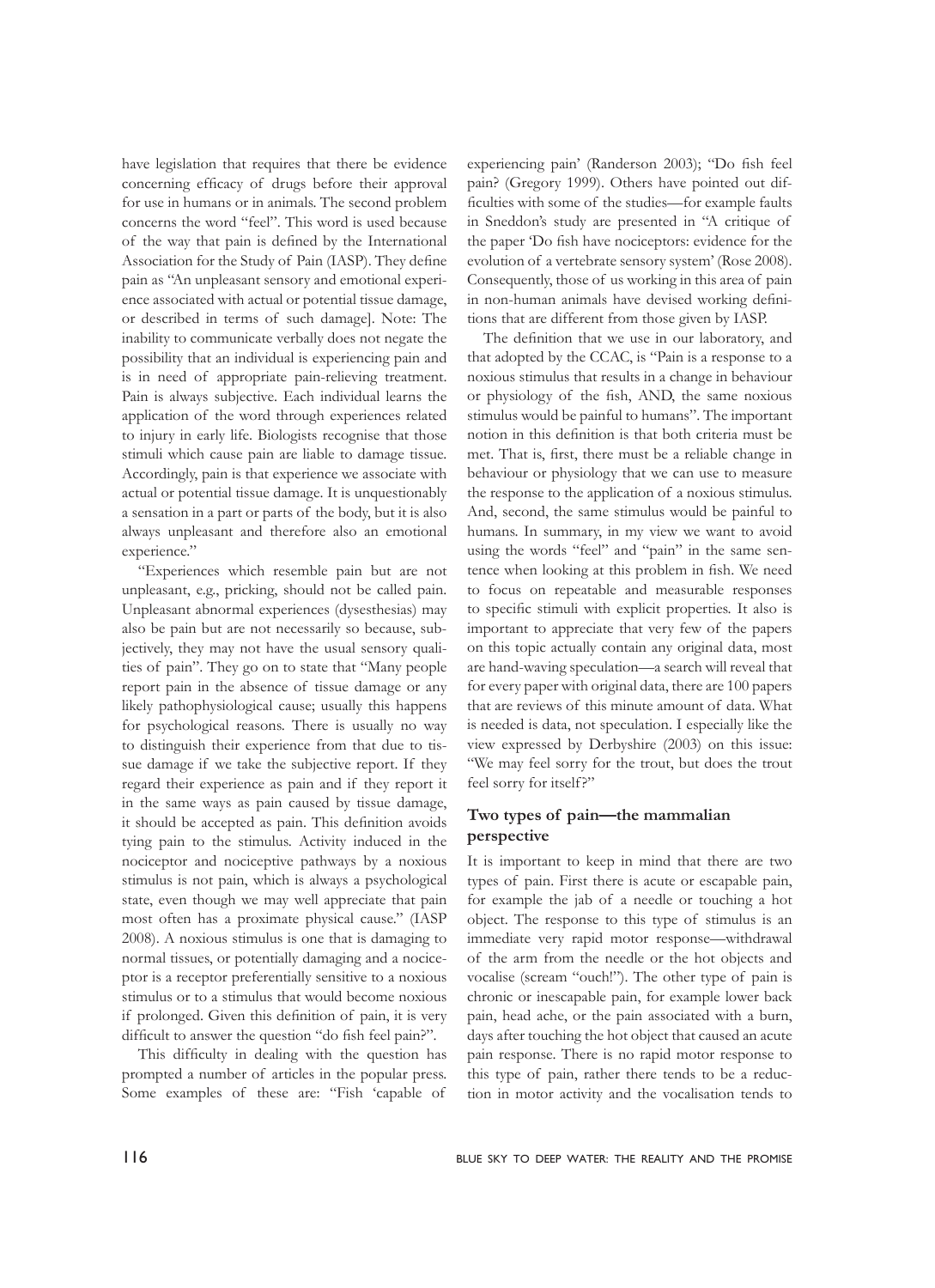be moaning and groaning rather that a scream. These two types of pain in mammals are associated with clearly distinct pathways in the spinal cord to the central nervous system. Acute pain is rapidly conducted along larger A-delta axons that are lightly myelinated, have medium to large diameter cell bodies and mediate a pricking quality of pain. Chronic pain is slowly conducted along smaller C axons that are unmyelinated, have smaller cell bodies and mediate the slower, burning quality of pain. In humans C-fibres make up around 70% of all nociceptors.

This distinction in the types of receptors and fibres is important to the present discussion for two reasons. First, essentially all of the fish studies done to date have concerned acute pain, whereas in mammals by far most of the work concerns chronic pain. Thus, we know something about responses to acute pain in fish, but nothing about responses to chronic pain. Second, whereas most (70%) of the fibres in humans are C-fibres involved in slow chronic pain, only 4% are C-fibres in fish (Sneddon 2002). Given this difference, we would predict that, in fish, the detection and response to acute pain is much more important to the animal than the detection and response to chronic pain.

#### **Can fish sense a noxious stimulus?**

Sneddon did an initial study that clearly showed that trout have nociceptors (Sneddon et al. 2003a). Later, she asked a post-doctoral student, Paul Ashley, to follow up her initial study with two further studies that provide excellent evidence that rainbow trout have receptors in the head region and on the cornea of the eye (Ashley et al. 2006; 2007). These receptors have properties very similar to receptors in mammals that are termed nociceptors. Ashley also provided convincing evidence that fish do not have cold nociceptors whereas mammals do. This has important welfare implications in that it implies that the practice of livechilling or icing used by commercial fishers would not stimulate nociceptors and thus not be nociceptive or "painful". This implication also is important to many researchers who use live-chilling with zebrafish. Thus, we know that fish have nociceptors with properties very similar to mammals, and that fish have more receptors of the acute type than mammals, but that they do not have cold nociceptors.

Much is known about the nature and location of the proteins involved in detection of noxious stimuli in mammals. For example, there are five receptor proteins involved in temperature perception; some are involved in temperature regulation and some involved in nociception of noxious cold or noxious hot stimuli (McKenna 2005). These receptors differ between different animals. For example, in mammals the noxious hot receptor binds to the active component in chilli peppers (capsaicin) whereas that in birds does not. Hence, birds can eat chilli peppers, whereas mammals (except humans) do not eat them. All are in the TRP (transient receptor potential) family. The presence of these proteins has been demonstrated in fish, but little is known about their function or how they are modulated *in vivo*.

This is in contrast to the situation in mammals any textbook on pain will list about 25 modulators of pain, the location of these modulators, and their mechanism of action. This is important because many analgesics act by interacting with modulators, either by blocking or stimulating them. For example, aspirin irreversibly inactivates a cyclooxygenase enzyme and thus suppresses prostaglandin synthesis. Prostaglandins do not cause pain themselves, but rather they enhance the pain-producing effect of other modulators and they produce second messengers that facilitate the opening of channels associated with nociceptors. This area of research is a large unknown in the fish literature and is essential to an understanding of how analgesics might work in fish.

## **Do fish have "pain" brain structures analogous to ours, and does the signal from the nociceptor go to these structures?**

This is a controversial area of research with some suggesting that fish do have analogous structures, for example, Bateson (1992 ) and others arguing that fish do not because they lack a cortex (Rose 2002). Rose argues that "Awareness of pain in humans depends on functions of the neocortex. Fish lack these essential regions or any functional equivalent making it untenable that they can experience pain." In my view, the question is still open and it will require much more neurophysiology and elaboration of pathways within the nervous system in order to be resolved.

There are two studies that show that stimulation of a nociceptor in fish will result in a signal in the brain (Dunlop & Laming 2005; Nordgreen et al. 2007). Both these studies show that the signal goes to the brain. This is in contrast to many thousands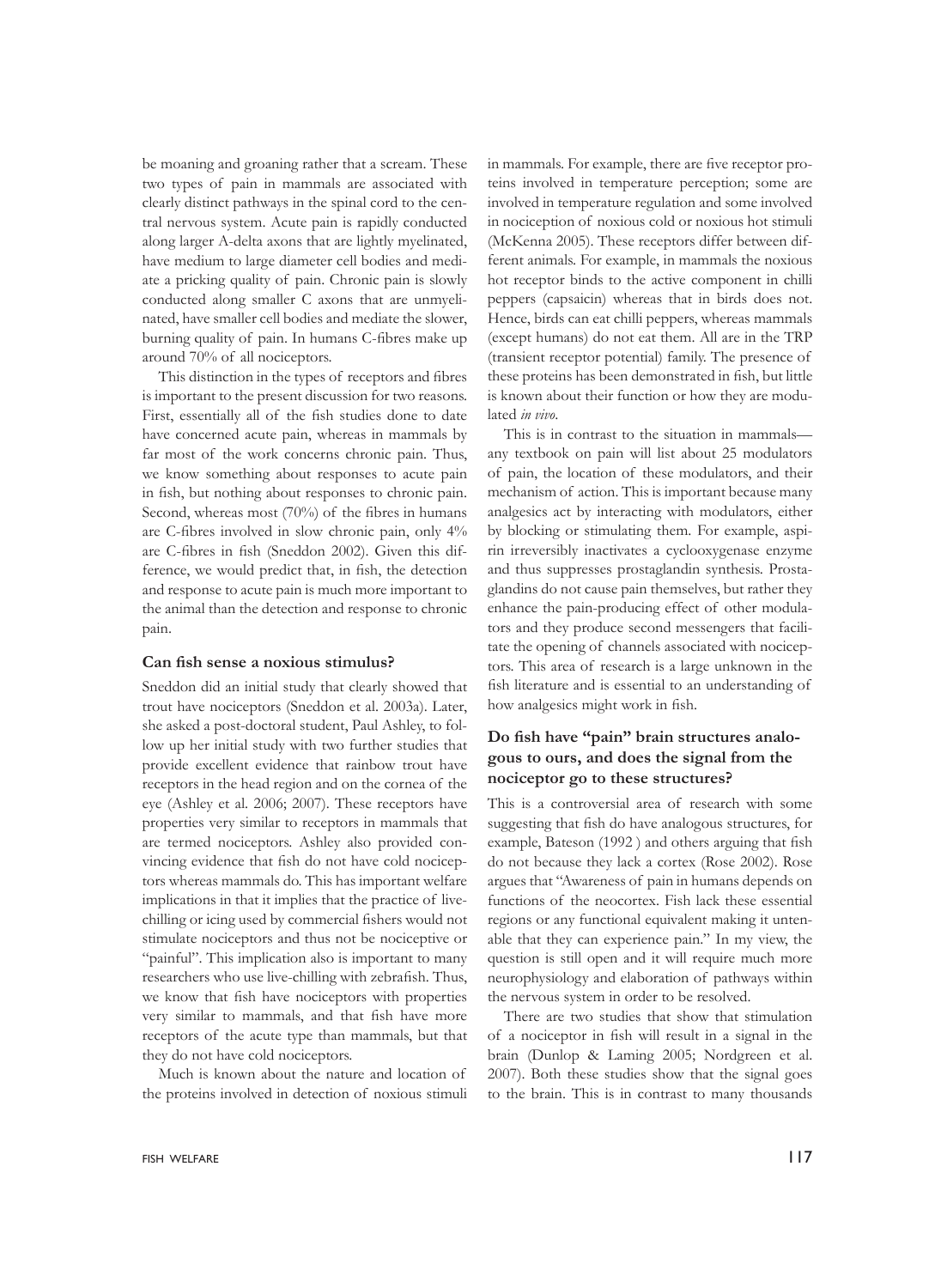of studies on mammals that have elucidated the exact pathways from the nociceptor to and from the brain, the neurotransmitters, and the modulators that operate at each synapse along the way. This is important because the action of many analgesics is on these specific pathways and transmitters within the pathways. For example we know that there are opioid receptors on both the pre-synaptic and post-synaptic neurons at the first synapse in the spinal cord in the pathway from the nociceptor to the brain in mammals.

Even more importantly, we know that there is a descending pathway from the brain to the spinal cord in mammals that can inhibit pain and that this is one important action of endogenous opioids. The existence of this efferent pathway has not been demonstrated in fish. This is important because synapses within the pathway are a locus of action of many analgesics, especially those that interact with opioid receptors.

## **Do fish have opioid receptors and endogenous opioids?**

Opioid receptors are the proteins present on neurons that bind to morphine and other similar compounds, including the endogenous opioids involved in natural analgesia. In mammals, we know that there are at least four different types of opioid receptors that have different binding affinities for the different opioids, including morphine, and that these receptor proteins are found in different amounts in different parts of the nervous system. Mammalian opioid receptors are located in the periphery associated with nociceptors, in the spinal cord, and in the brain—in all of these locations it is known that the receptors are involved in attenuation of the responses to a noxious stimulus. In fish, we know that these receptors are present and we also know that fish produce compounds very similar to the endogenous opioids produced by mammals. However, the function of the receptors in fish is much less clear. In the periphery, morphine causes a colour changed by stimulating chromatophores (Dwivedi 1978) and there are no studies of opioid receptors in the spinal cord. Essentially all of the studies of opioid receptors in the brain of fish concern their role in controlling appetite; none concerns their role in pain attenuation. Research in these areas would be important, because a main analgesic action of morphine in mammals is in binding to receptors in the spinal cord.

## **Analgesics in fish**

#### **Which analgesic to study?**

In the studies in our laboratory, we have used morphine as the test substance. The reason for this is that morphine is the gold standard against which all other analgesics are compared, and we hold the view that we need this background information before we launch into studies of other potential analgesics. Before commencing our studies, we did a literature search to see what was known about morphine and fish. We turned up about 30 studies of morphine and fish. A similar search of the mammalian literature yields thousands of studies. However, most of the 30 good hits of morphine AND fish are not relevant to the issue at hand, that is, the analgesic action of morphine in fish. There are a number of studies looking at the effect of morphine on inflammation in the gut, the effect of morphine or release of other hormones, and the effect of morphine on behaviour, etc.

When we eliminate these other studies not relevant to morphine's analgesic action in fish, then we are left with the studies of Jansen and Greene (1970), Ehrensing et al. (1982), Sneddon (2003a, 2003b) and our studies. Chervova (1994, 1997) also has done some important studies, but not with morphine per se. I will discuss what we know using the framework: pharmacodynamics and efficacy, then pharmacokinetics, and then side effects and safety of morphine.

## **What is known about pharmacodynamics and efficacy of morphine in fish?**

Pharmacodynamics is the study of the efficacy of a drug and how it changes over the time interval after taking different doses of the drug. Efficacy is the capacity of the drug to produce the desired effect in our case for the administration of morphine to decrease the pain, or more exactly, to decrease the response to a noxious stimulus. Figure 1 illustrates what is meant by pharmacodynamics. Shortly after the administration of the analgesic (taking the aspirin to alleviate your headache), the pain decreases and then returns over time. It takes some time for the drug to act because it must be absorbed. Its effect does not last forever because the drug is metabolised and eliminated from the body.

What do we know about the pharmacodynamics of morphine in fish? Nothing—there are no published studies that relate the change in efficacy over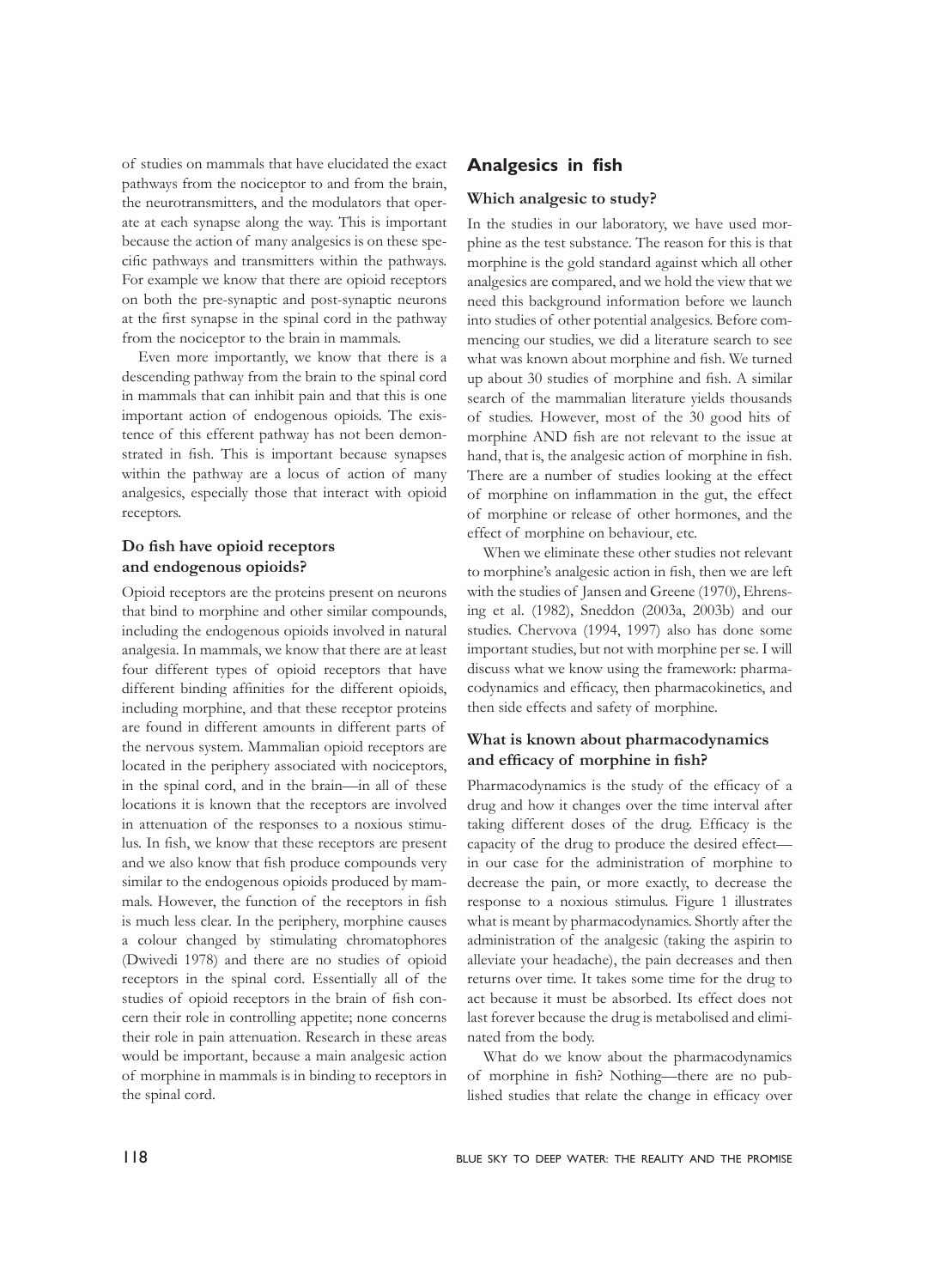



time to morphine dose in fish. This is the main reason that I argue that it is premature to recommend using analgesics in fish. Nothing is known about the doseresponse relationship of morphine. On the other hand, Chervova has published some studies of the dose response relationship of some other analgesics in fish and presented these at the American Fisheries Meeting in Newfoundland in 2006.

Even though there are no pharmacodynamic studies of morphine in fish, there are a few studies that suggest it is efficacious. Jensen & Greene (1970) reported that morphine administered to the water (10 mg/L) attenuated the response to an electric shock in goldfish. However, we have not been able to replicate their results. The most convincing results are those of Ehernsing et al. (1982). They showed that morphine (30 mg/kg) administered into the cranial space over the optic tectum attenuated the response to an electric shock in restrained goldfish. More importantly, they showed that this analgesic effect of morphine was blocked by the prior administration of naloxone, the blocker used in mammalian studies. Both these studies used movement of the tail as the metric of a response to the noxious stimulus. It is interesting that this important study by Ehernsing et al. (1982) did not arouse the interest of the popular press—it seems that the time was not right to raise flags about the "fish pain" problem.

However, the time was right in 2003 when Sneddon published her study on trout "The evidence for

pain in fish: the use of morphine as an analgesic" because it was extensively reported in the popular press and reviewed in some important scientific journals as well. In my view, it is important to appreciate that she used an unreasonable dose of morphine. She states "morphine sulfate (0.3 g/1mL sterile saline) was injected intramuscularly (0.1mL/10g fish weight)". This works out to be 3000 mg/kg many, many times the lethal dose for any mammal or bird. It is interesting that none of the reviewers of the original article, none of the authors of the many articles in the popular press, or even the authors of the articles in *Nature* and the *New Scientist* noticed this important aspect of this study. When Sneddon was questioned about this by email asking if it was a typographical error, she responded that it was indeed, and that the actual dose was only 300 mg/kg. This is still well over the lethal dose in mammals the LD50 in mice is 200 mg/kg (Votava & Horakova 1952). Figure 2 shows the dose used by Sneddon relative to doses recommended in mammals by CCAC. It is interesting that Sneddon reported that there were no changes in respiration rate or changes in swimming behaviour with this very large (lethal in mammals) dose of morphine. Clearly the action and pathways must be different in fish from those in mammals.

In summary, there are no studies of the doseresponse relation for morphine in fishes, but there is some evidence of efficacy.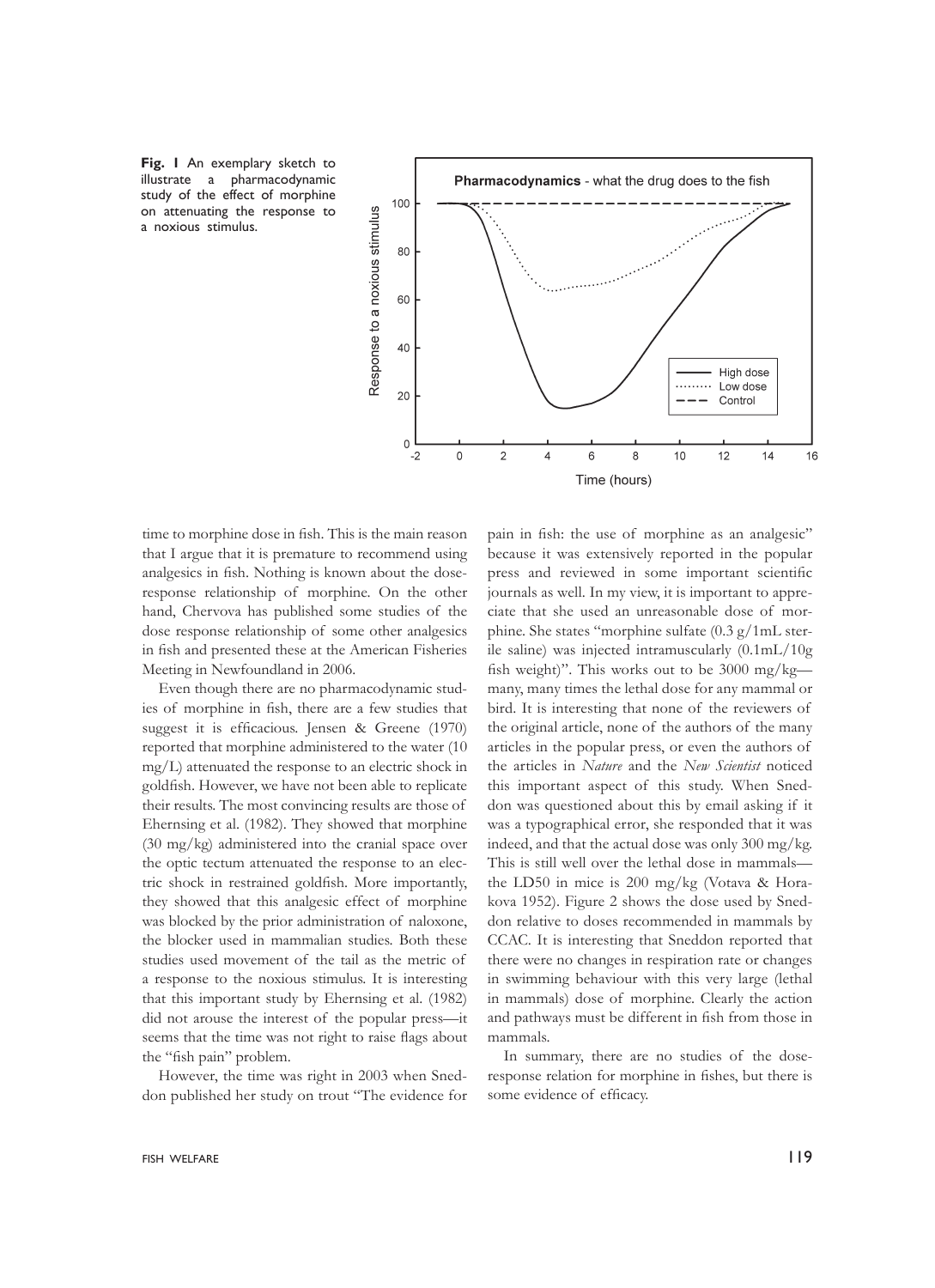

**Fig. 2** A comparison of the dose used by Sneddon in her oft-cited 2003 study relative to recommended doses of morphine in mammals. (Sneddon 2003b).



**Fig. 3** An exemplary sketch to illustrate the results from a typical pharmacokinetic study of the changes in concentration of a drug after an oral dose. There are three phases to the response: absorption, distribution, and elimination. Usually the distribution and elimination look linear when the drug concentration is plotted on a logarithmic scale.

## **What is known about pharmacokinetics of morphine in fish?**

Whereas pharmacodynamics concerns what the drug does to the animal, pharmacokinetics concerns what the animal does to the drug. Pharmacokinetics (pk) is the study of the changes in the concentration of the drug in the body (usually the blood) with time. Figure

3 shows an exemplary trace of the expected changes in blood concentration. The course of concentration usually shows three phases: absorption as the drug is absorbed into the blood; distribution as the drug is distributed to all the tissues of the body; and then elimination as the body metabolises the drug and eliminates it from the body. Distribution and elimina-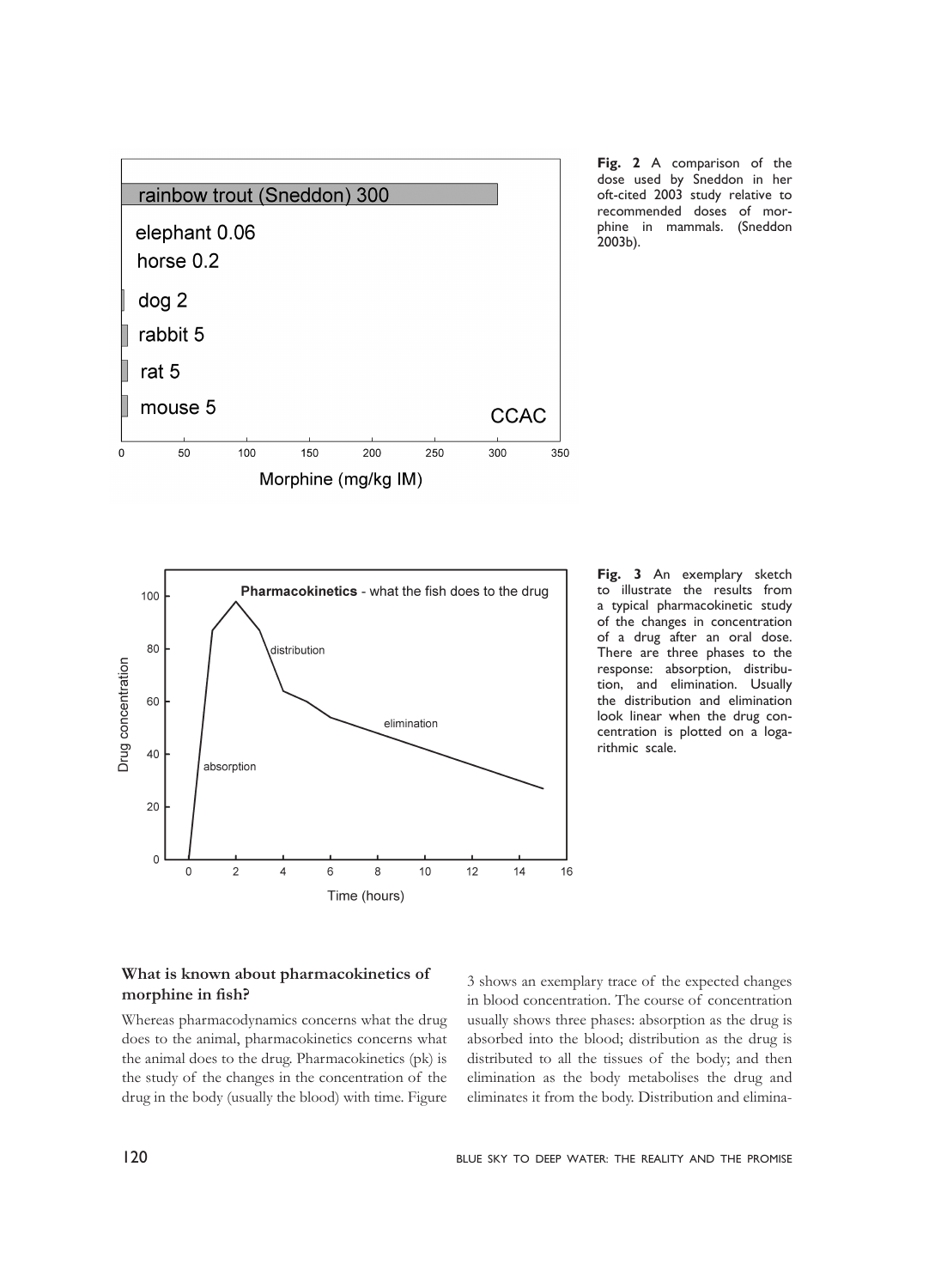**Fig. 4** Actual pharmacokinetic curves in fish after an IP injection of morphine. Data from Newby et al. 2006; Newby et al. 2008; and Newby et al. unpublished data. Flounder and trout data at 10°C and goldfish data at 18°C.



tion phases are usually referred to as the disposition of the drug.

Before our studies, no pharmacokinetic data of morphine or any other analgesics in fish were available. Our initial studies were done in winter flounder and rainbow trout adapted to seawater at 10°C. A blood vessel was cannulated, morphine administered either IP (intraperitoneal injection) or IV (intravenous injection), and the same fish repeatedly sampled via the indwelling cannula. Morphine was measured either by ELISA or by LC/MS-MS. Because we injected the morphine IP or IV, the absorption phase was too fast for us to measure; maximum values in the blood were recorded with the first blood sample at 15 minutes. These experiments were done in the same room, at the same time, with the same input water, at the same temperature, the same procedures, and the same dose of morphine (Newby et al. 2006). Results from these initial experiments and subsequent ones are shown in Figure 4. The second experiment compared the results with rainbow trout adapted to seawater with those adapted to freshwater and showed that the differences in this case were very small. We also did a large number of the reverse experiments, looking at the uptake of morphine from the water, but only in goldfish.

The results of these experiments are important for three reasons. First, because they are discordant with

those of Jansen & Greene (1970) who reported that "morphine moved across the fish gills to equilibrate with the water within 15 minutes". Jansen and Greene did not actually measure the morphine in the fish, but rather they estimated it from changes in the concentration in the water, whereas in our experiments we actually measured blood morphine concentrations. We showed that the half-time for uptake from water in goldfish is greater than 700 hours, not 15 minutes. Jansen and Greene also reported that all morphine was eliminated from the fish within 2 hours, whereas our actual measurements showed that the half-time for elimination was about 36 hours. Thus, application of morphine via the water route is very slow and would require large amounts of the drug.

Second, our experiments showed that there were species differences. For example, the elimination halftime in flounder (34 hours) was more than twice that of seawater adapted rainbow trout (14 hours), even though the experiments were done under identical experimental conditions at the same time in the same room with identical procedures. This is important because it implies that we should measure the kinetics in every species in which we use the drug.

Third, the disposition of morphine is about 10 times faster in mammals than it is in fish. Thus, if we used the dose used by Sneddon, and if morphine is effective at blood concentrations similar to that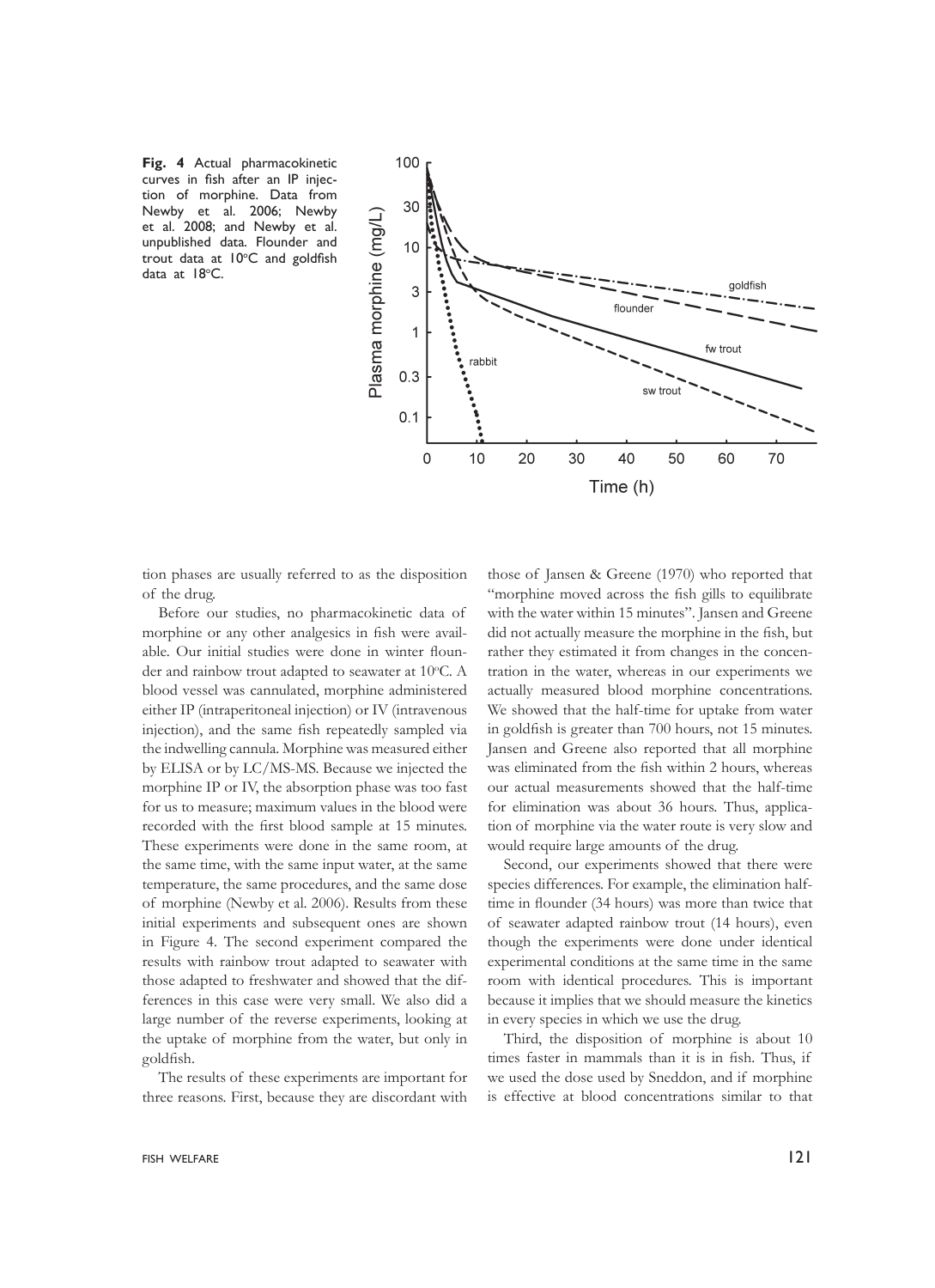in mammals, then the single dose used by Sneddon would result in plasma levels greater than the effective dose for 32 days—much longer than the usual repeat dose time in humans of 4–6 hours. Our results also showed that the only metabolite of morphine in rainbow trout was morphine-3-glucuronide (Newby et al. 2008).

In summary, the disposition of morphine differs between fish species and is an order of magnitude slower in fish than in similarly sized mammals. The slow elimination of morphine by fish implies that one would have to be cautious when giving repeated doses over time.

## **What are the side-effects of morphine in fish?**

Before any drug is used in any animal we should know something about its side-effects and its safety. It is important to learn from the lessons of thalidimide and vioxx. Sneddon reported that the large dose of morphine that she used did not result in any noticeable change in swimming behaviour, rate of respiration, or in the latency to feed (Sneddon et al. 2003). This is interesting, because doses much smaller than she used result in respiratory depression and death in mammals. Our experiments with smaller doses also showed no change in swimming behaviour, but we did see a slow increase in heart rate and cardiac output that persisted for a few days after a single IP dose of 40 mg/kg (Newby et al. 2007; Newby & Stevens 2008). Side-effects like these would be important to researchers who are doing an experiment in which the variables being measured are influenced by heart rate or cardiac output.

Some psychophysics experiments have shown that if morphine is added to the water, and if fish have a choice to be in the water that contains morphine relative to control water, the fish will chose to be in the water that contains morphine (Shelford 1918; Lau et al. 2006). The mechanism involved in fish choosing the side with morphine is not known. These experiments are important because they show that fish can detect and respond to morphine and provide convincing evidence that fish have functional morphine receptors.

Although Chervova has not studied the effects of morphine in fish, some of her experiments are important to the present discussion because she showed that some analgesics used in veterinary medicine in other animals are lethal in fish—these include sidnophen and analgin.

Also relevant to the present discussion is the fact that little is known about tolerance or dependence of fish to morphine. Tolerance (the increase in dose required to achieve the same effect with repeated administration) is extremely important in human and veterinary medicine. Dependence may be more of academic interest in fish research, but has little practical importance. We know that fish prefer water that contains morphine over control water, but we do not know if they become addicted or dependent on it.

# **What procedures are potentially "painful" to fish?**

The last topic I want to discuss concerns potentially "painful" procedures. It is especially important for persons on Local Animal Care or Ethics Committees to constantly think about what sorts of experiments involving fish might require the use of an analgesic. Because these persons constantly review research protocols, they are in a good position to ask this question. Some Europeans are testing the idea that analgesics should be used during vaccination of farmed fish.

We have tested only one procedure with this in mind—the injection of PIT tags. PIT tags are passive integrated transponders; they are the same microchips used by veterinarians in pets. About one million PIT tags are injected into juvenile salmonids each year to monitor their behaviour during downstream migration and many are used in many other experiments. We did three separate experiments looking at the effects of PIT tags on three separate batches of juvenile rainbow trout. We chose variables that should be potential indicators of "pain". First, we looked at the latency to feed because Sneddon (2003) used this as an indicator of pain and because we reasoned that it is important for recently released fish to eat. Second, we looked at the daily amount of feed eaten because, as any fish farmer knows, going off feed is the first sign of fish being stressed. Third, we did a swimming test because we reasoned that swim performance would be important to recently released fish in escaping predators and in capturing prey. In all three experiments there was no significant difference between the control fish and fish that had just been injected with a PIT tag. Based on the results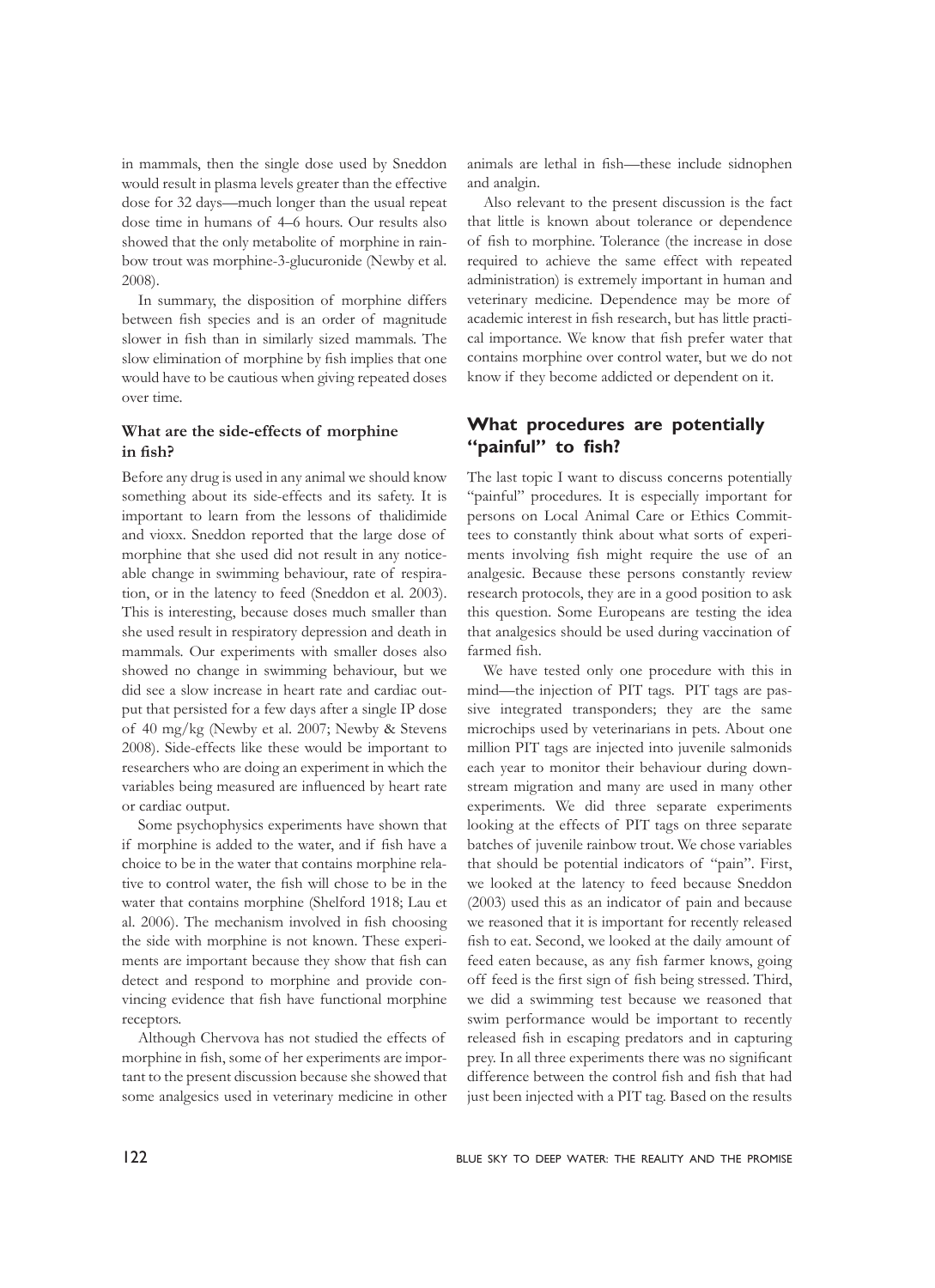of these three experiments, we concluded that an analgesic would not be necessary during the tagging procedure.

## **Conclusions**

In this review, I have tried to summarise what we know, do not know, and what we need to know, about analgesics, particularly morphine, in fish.

We need some dose-response curves for analgesics in fish, and we need these for different species of fish. We need a reliable metric of "pain" in fish. We know that there are important differences between different mammalian species in their response to morphine, for example between dogs and cats. Similarly, we predict that there will be important differences between dogfish and catfish. We also need to know the time course of the effect and how the response is influenced by ambient temperature and other environmental variables.

We need to know safety margins in different species and we need to know more about side effects of analgesics.

We need to know more about the fundamental neurophysiology of fishes—in particular we need to know if there is an efferent pathway from the brain to the spinal cord that influences the response to noxious stimuli. This is extremely important, because it is the *modus operandi* of many analgesics used in mammals.

Horsberg (1994) has argued that it is essential to know the pharmacokinetics and metabolites of any drug before we recommend it being routinely used in fish or in any other animal for that matter.

There are some other things that would be nice to know, but are more of academic interest than essential to our question of using analgesics in fish. For example, it would be good to know the location of "pain" centre(s) in the brain and the pathways to and from these centres. It would also be good to know the location of morphine receptors in the periphery and in the spinal cord and to have an understanding of their function.

Thus, based on our lack of knowledge, especially regarding the nature of the dose-response relation and of safety factors, I argue that, at present, it is NOT appropriate for any Animal Care or Ethics Organisation in any jurisdiction to recommend using analgesics. There is too much that we do not know.

On the other hand, most of the anaesthetics commonly used in fish (tricaine methane sulfonate, benzocaine, and eugenol) act as analgesics in mammals. In fact, benzocaine is used as an analgesic or local anaesthetic and not as a general anaesthetic in mammals. It is likely that these drugs have similar analgesic actions in fish at low doses, they are well-studied, and much is known about their metabolism and pharmacokinetics. Thus, the use of these anaesthetics likely affords some analgesia in fish.

## **Acknowledgements**

Most of the experimental work in my laboratory talked about here was done by Nat Newby as part of her MSc thesis and I thank her for substantial contribution to this project. Drs Gilly Griffin and Chris Harvey-Clarke of CCAC have been very supportive in our experiential approach. I also thank Drs Deanna Benn and Marcus Litman of the Animal Care Facility at the University of Guelph for their support. Our experiments involved many collaborations that were essential to our success in making some of the measurements; these include Drs Bob Balahura, Jake Robinson, Jana Sawynok, Craig Mosley, Pascal Vachon, and Francis Beaudry. We thank NSERC for financial support for all of our experimental and theoretical work.

#### **References cited**

- Ashley, P. J.; Sneddon, L. U.; McCrohan, C. R. 2006: Properties of corneal receptors in a teleost fish. *Neuroscience Letters 410*: 165–168.
- Ashley, P. J.; Sneddon, L. U.; McCrohan, C. R. 2007: Nociception in fish: stimulus-response properties of receptors on the head of trout Oncorhynchus mykiss. *Brain Research 1166*: 47–54.
- Bateson, P. 1992: Do animals feel pain? *New Scientist 134*: 30–33.
- Canadian Council on Animal Care (CCAC) 2005: CCAC guidelines on the care and use of fish in research, teaching, and testing. Ottawa, Canada. Canadian Council on Animal Care.
- Chervova, L. S. 1997: Nociception and fish behavior. *Veprosy-Ikhtoiologii 37*: 106–111.
- Derbyshire, S. 2005: Fishing for theories. http//www. spiked-online.com/articles/00000006DD91.htm
- Dunlop, R.; Laming, P. 2005: Mechanoreceptive and nociceptive responses in the central nervous system of gold fish and trout. *Journal of Pain 6(9)*: 561–568.
- Ehrensing, R. H.; Michell, G. F.; Kastin, A. J. 1982: Similar antagonism of morphine analgesia by MIF-1 and naloxone in Carassius auratus. *Pharmacological and Biochemical Behaviour 17*: 757–761.